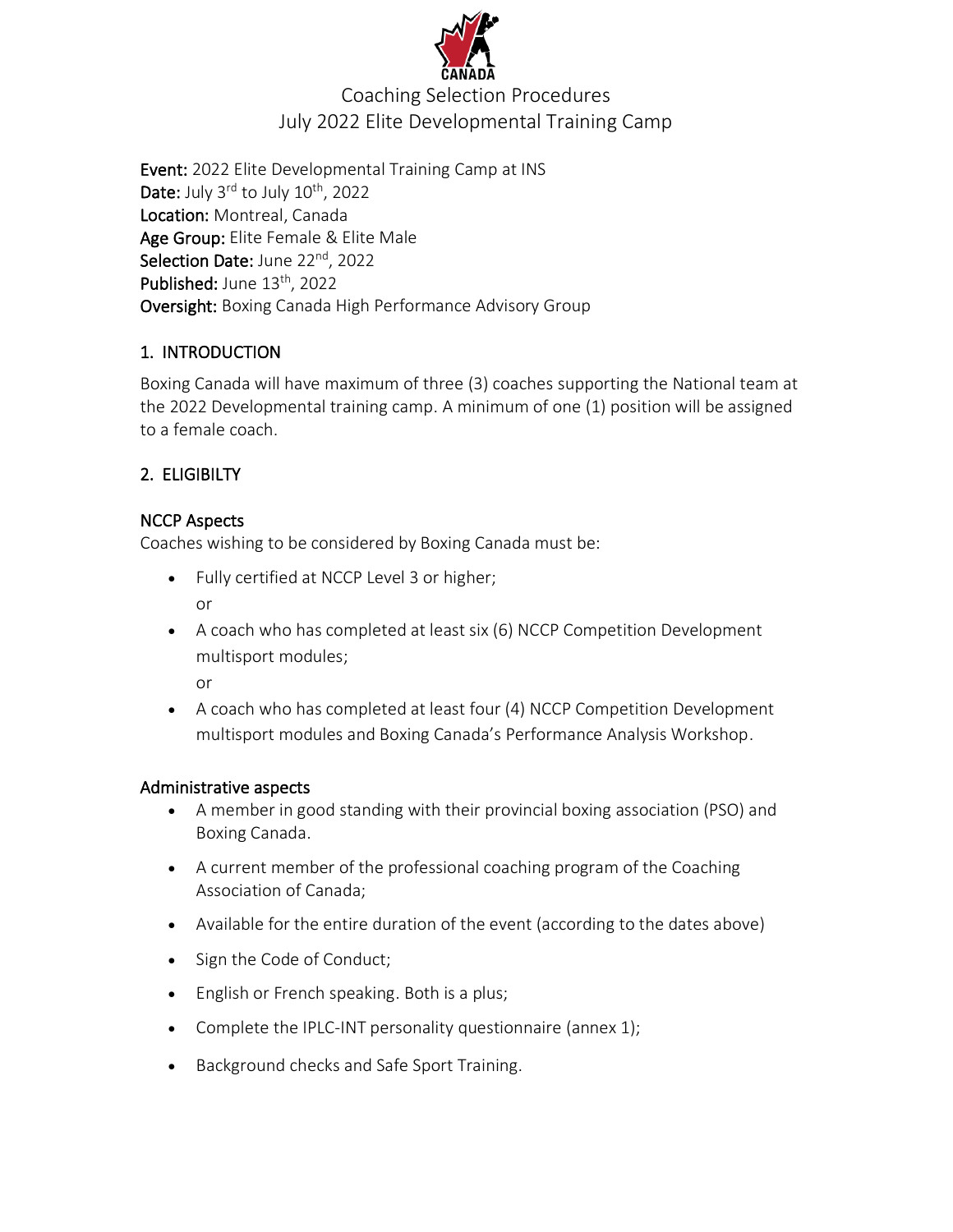

# Coaching Selection Procedures July 2022 Elite Developmental Training Camp

### **Eligibility**

• Provide a proof that they are fully vaccinated against COVID-19. A person is considered fully vaccinated on the 14th day following the injection of the second dose of vaccine.

### 3. MANDATORY EVENTS COMMITMENT

Full participation (every training session) is required from all selected coaches.

Here are the relevant dates and location for the mandatory events:

• Developmental Training Camp for the Elite athletes: July  $3^{rd}$  to July  $10^{th}$ , 2022 / Montreal, Canada

### 4. SELECTION

All application will be reviewed by the HPAG and the candidates who meet the requirements will be ranked and selected based on the following criteria:

- 1. Curent NCCP certification level ;
- 2. Experience as a coach with the National Team in an international competition or training camp;
- 3. Personal coach of an athlete on the National Team within the last two years.

## 5. COMMUNICATION

The selection process for coaching staff will be published by Boxing Canada through Boxing Canada's established channels, being branches, Boxing Canada website and social media.

#### 6. PROCESS AND TIMELINE

Coaches have until Monday, June 20<sup>th</sup> 4:00 PM Eastern Time to submit their nomination by completing the PDF form. On June 22<sup>nd</sup> Boxing Canada will contact all selected and non-selected coaches by email, to advise them of the selection decisions.

Only coaches meeting eligibility requirements will be reviewed.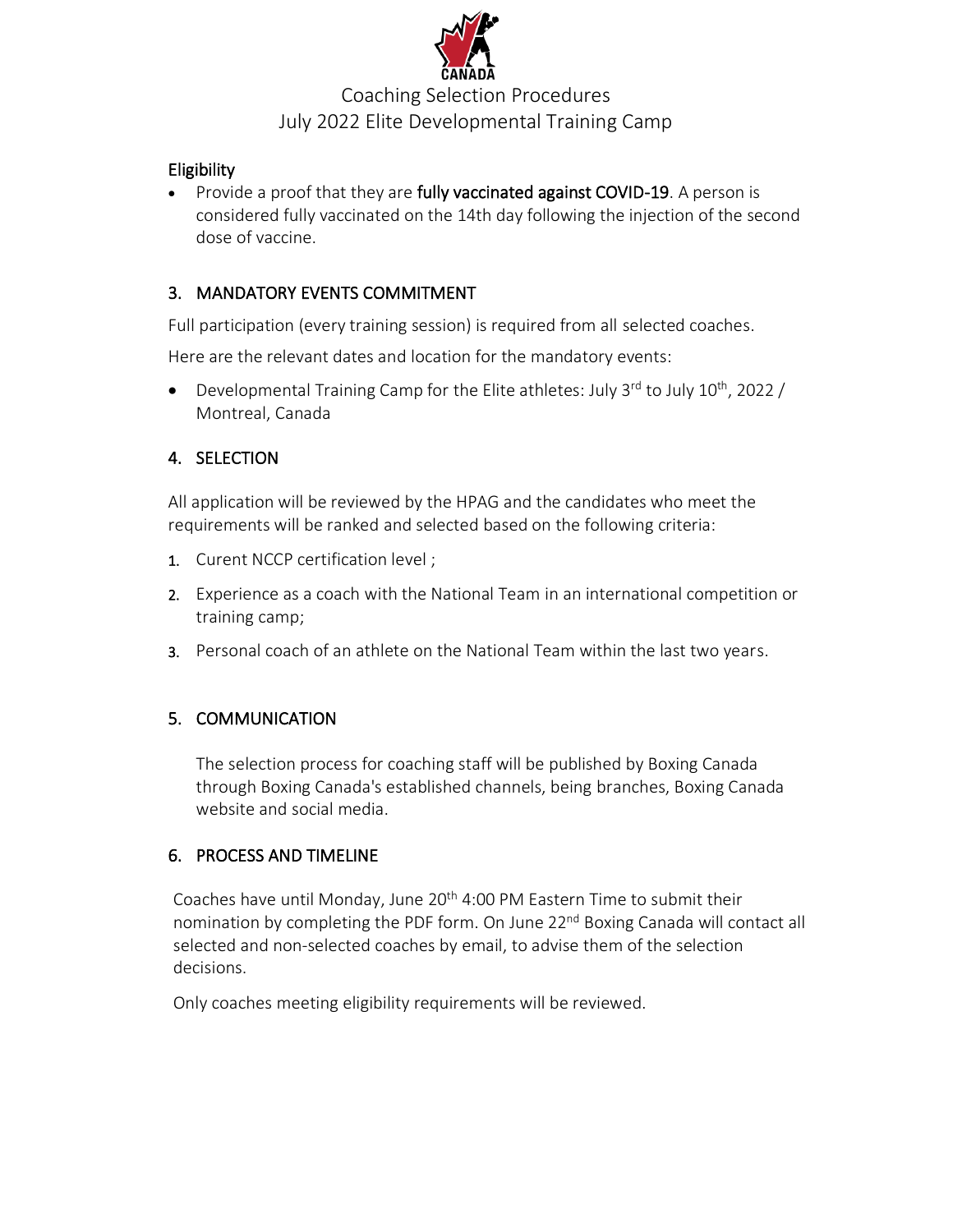

# Coaching Selection Procedures July 2022 Elite Developmental Training Camp

## 7. FUNDING

Travel and full board accommodation expenses associated to the participation of the training camp will be covered by Boxing Canada. Please note that these positions will not be remunerated.

## 8. IMPORTANT DATES

| June 13 <sup>th</sup> , 2022 | Publishing of the Selection Criteria for the 2022       |
|------------------------------|---------------------------------------------------------|
|                              | Developmental Training Camp                             |
| June 22 <sup>nd</sup> , 2022 | Boxing Canada Team Selection Announcement for the 2022  |
|                              | Developmental Training Camp                             |
| July 3rd, 2022               | Arrival of the team in Montreal                         |
| July 4 <sup>th</sup> , 2022  | Beginning of training camp at INS in Montreal           |
| July 9 <sup>th</sup> , 2022  | Last day of training camp                               |
| July 10th, 2022              | Departure of athletes and coaches from Montreal to home |
|                              | provinces                                               |